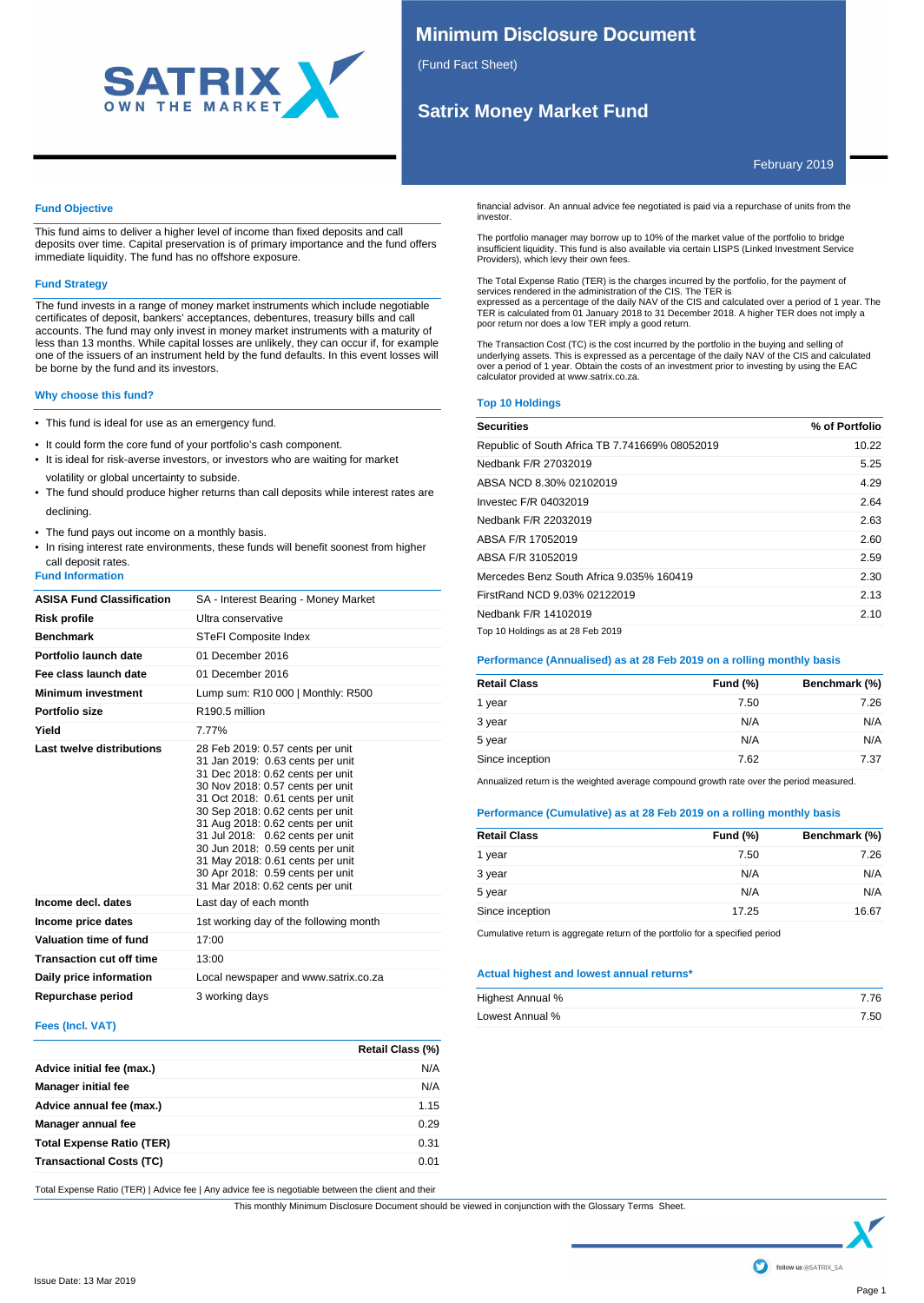

# **Minimum Disclosure Document**

(Fund Fact Sheet)

# **Satrix Money Market Fund**

February 2019

# **Asset Allocation**



**Portfolio Manager(s) Quarterly Comment - 31 Dec 2018**

# **Market review**

The event with the most market importance this quarter, namely the Medium Term<br>Budget Policy Statement (MTBPS), was luckliy not impacted by the controversy<br>relating to the revelations by then-Finance Minister Nhlanhla Nene President Cyril Ramaphosa release him from his post. Market nervousness followed, because of the uncertainty of how long he would remain in this post and also who his potential replacement would be. Ramaphosa ended this nervous<br>tension by accepting Nene's resignation and appointing former South African<br>Reserve Bank (SARB) Governor and former Minister of Labour, Tito Mboweni replacement. The markets were surprised by this appointment and reacted positively.

The MTBPS, as presented by the newly appointed finance minister, was, although realistic, still more negative than expected. This was because of a 0.5% fiscal<br>slippage in the projected budget deficit for FY 2018/19, from 3 other negative comments, seems to have raised the risk that Moody's will change the outlook on its local and foreign SA Baa3 ratings from Stable to Negative.

During the quarter headline CPI increased from 4.9% year-on-year (y/y) in<br>September to 5.2% y/y in November. This was mainly as a result of higher fuel price<br>inflation. Looking ahead, the 5.2% y/y headline inflation will m

At its November Monetary Policy Committee (MPC) meeting, the SARB decided to<br>hike the repo rate by 25 basis points (bps) to 6.75%, despite much lower oil prices<br>and the Rand strengthening by 5.2% since the September MPC me increased their oil and electricity price assumptions, which will add about 0.2% to<br>their inflation forecast. Notwithstanding the latter, the SARB lowered its 2019<br>headline CPI forecast by 0.2% to 5.5% y/y and its core CPI

Mid-quarter, Finance Minister Mboweni stated that SAA must be closed down. On the contrary, Ramaphosa stated that it would be difficult to close down the national carrier, arguing that closing it down would mean that the g COSATU welcomed the development and called the president 'a champion of the workers'.

Rating agency Standard & Poor's left SA's BB foreign currency and BB+ local<br>currency sovereign credit ratings unchanged with a Stable Outlook. They mentioned<br>that the potential negative impact of expropriation of land with

The SA economy expanded by 2.2% in the third quarter of 2018, exiting the technical recession of the first two quarters of the year. The mining sector contracted sharply, the manufacturing sector rebounded significantly and the agricultural sector recovered much more than expected.

In December this year there were no significant local events like last year, such as the Ramaphoria kick-off and the Steinhoff catastrophe, although one can argue that<br>the potential demise of Edcon came close. Local markets were driven mostly by<br>global markets, issues and events. These include the continue between the US and China, US monetary and fiscal policy, and Brexit.

On her visit to SA, International Monetary Fund Managing Director Christine Lagarde stated that SA has 'immense economic potential', but first a number of<br>economic reforms are required. These reforms include fostering competition,<br>strengthening public finances, improving the operational efficiency

The US Federal Reserve (Fed) lifted their policy rate by 25 bps for the fourth time<br>this year. Although this seemed to surprise the market, it's completely justified<br>considering that the US job market is still running hot support for emerging market and risk assets.

Beginning December, a Brexit deal was put on the table which the UK parliament<br>had to vote on; this decision was postponed by Prime Minister Theresa May until<br>next year, in essence acknowledging that the deal would not hav

The unemployment rate of the third quarter of 2018 increased to 27.5% from 27.2%<br>in the second quarter. The Rand weakened to R14.38 against the US Dollar from<br>R14.17. The 10-year SA government bond remained basically uncha

The money market yield curve flattened over the quarter, as a result of the 25-bps rate hike in November.

# **What we did**

All maturities were invested across the money market yield curve, exploiting the term premium as well as adding some higher-yielding fixed-term negotiable<br>certificates of deposit (NCDs). Quality corporate credit, which traded above the three-<br>-month JIBAR rates, was added to the portfolio. We preferred returns.

# **Our strategy**

Our preferred investments would be a combination of fixed-rate notes, FRNs and quality corporate credit to enhance returns in the portfolio. With the money market yield curve flattening as a result of the interest rate hike, fixed-rate notes are now only slightly more attractive than FRNs.

## **Portfolio Manager(s)**

**The Satrix Investment Team**

# **Management of Investments**

The management of investments are outsourced to Sanlam Investment Management (Pty) Ltd, FSP 579, an authorised Financial Services Provider under the Financial Advisory and Intermediary Services Act, 2002.

This monthly Minimum Disclosure Document should be viewed in conjunction with the Glossary Terms Sheet.